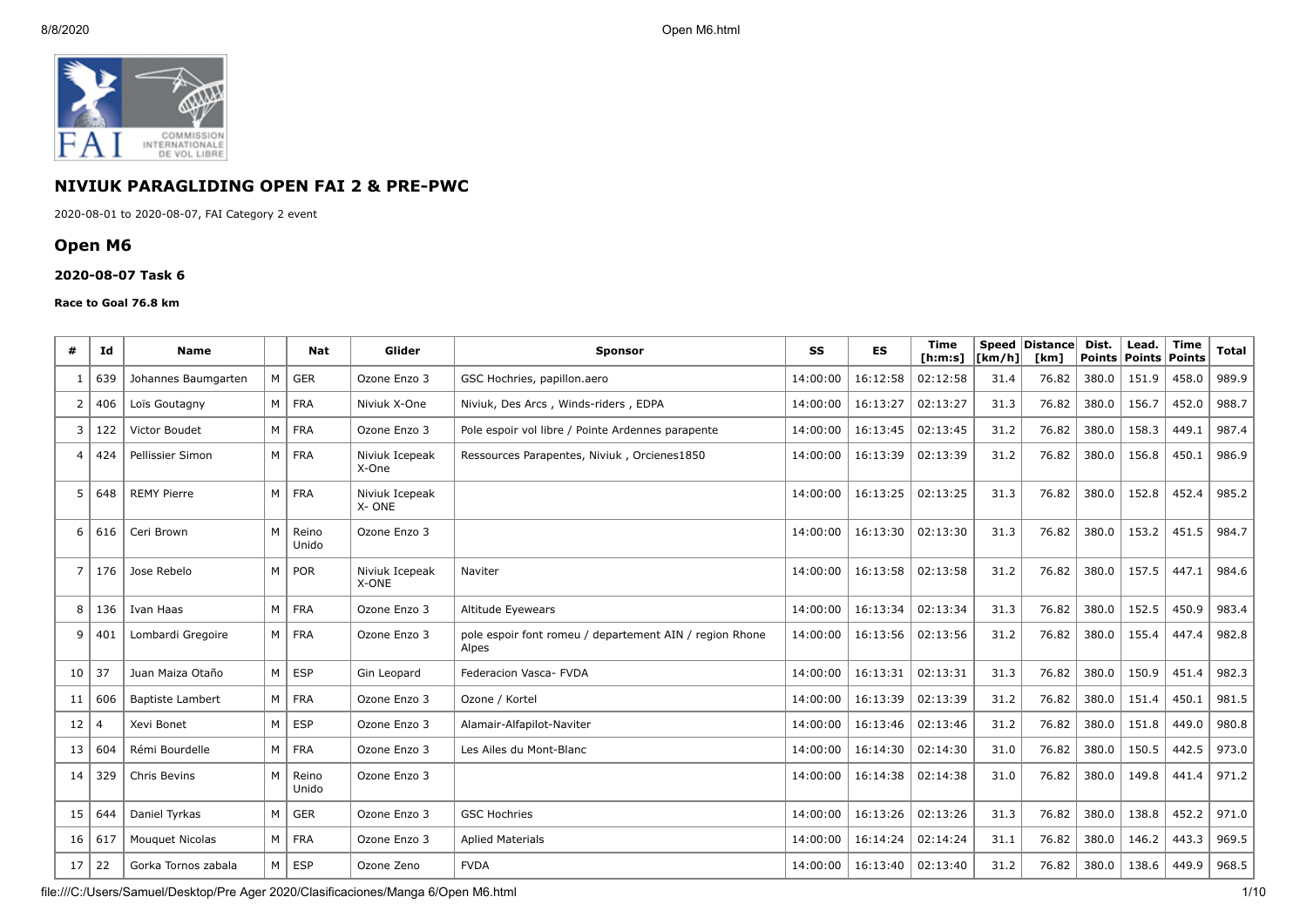| #  | Id  | Name                            |                | Nat           | Glider                  | <b>Sponsor</b>                                                               | SS       | <b>ES</b>           | Time<br>[h:m:s] | [km/h] | Speed   Distance  <br>[km] | Dist.<br><b>Points</b> | Lead.<br><b>Points</b> | Time<br><b>Points</b> | Total |
|----|-----|---------------------------------|----------------|---------------|-------------------------|------------------------------------------------------------------------------|----------|---------------------|-----------------|--------|----------------------------|------------------------|------------------------|-----------------------|-------|
| 18 | 407 | Xavier Laporte                  | M              | <b>FRA</b>    | Niviuk X-One            | Parapente Family I ligue Occitanie I                                         | 14:00:00 | 16:13:32            | 02:13:32        | 31.3   | 76.82                      | 380.0                  | 137.2                  | 451.2                 | 968.4 |
| 19 | 611 | António José Tabanez<br>Fonseca | M              | <b>POR</b>    | Ozone Enzo 3            |                                                                              | 14:00:00 | 16:13:21            | 02:13:21        | 31.3   | 76.82                      | 380.0                  | 134.4                  | 453.1                 | 967.5 |
| 20 | 610 | vargas thibaut                  | M              | <b>FRA</b>    | Ozone Enzo 3            | Lique Occitanie Parapente / SLAT / WAGGA                                     | 14:00:00 | 16:13:35            | 02:13:35        | 31.2   | 76.82                      | 380.0                  | 136.2                  | 450.7                 | 966.9 |
| 21 | 423 | Meryl delferriere               | E              | Francia       | Ozone Enzo 3            | Ozone/naviter/Aphex/Adrenagliss/nomen□k                                      | 14:00:00 | 16:13:37            | 02:13:37        | 31.2   | 76.82                      | 380.0                  | 135.7                  | 450.4                 | 966.1 |
| 22 | 222 | Stephan Hüttermann              | M              | <b>GER</b>    | Ozone Enzo 3            | Worldwidesail                                                                | 14:00:00 | 16:15:22            | 02:15:22        | 30.8   | 76.82                      | 380.0                  | 149.9                  | 435.5                 | 965.4 |
| 23 | 419 | <b>François Cormier</b>         | M              | Francia       | Ozone Enzo 3            |                                                                              | 14:00:00 | 16:15:38            | 02:15:38        | 30.8   | 76.82                      | 380.0                  | 150.9                  | 433.4                 | 964.3 |
| 24 |     | Felix Rodriguez<br>Fernandez    | M              | <b>ESP</b>    | Ozone Enzo 3            | OZONE-NACEX-CERTIKA- AIR SPORTS CHAMONIX - JULBO                             | 14:00:00 | 16:13:42            | 02:13:42        | 31.2   | 76.82                      | 380.0                  | 132.8                  | 449.6                 | 962.4 |
| 25 | 132 | Carlos Lopes                    | M              | <b>POR</b>    | 777 Gambit              | www.mineiro.com.pt                                                           | 14:00:00 | 16:15:46            | 02:15:46        | 30.7   | 76.82                      | 380.0                  | 146.6                  | 432.4                 | 959.0 |
| 26 | 602 | Lambert Cyril                   | M              | Francia       | Ozone Enzo 2            |                                                                              | 14:00:00 | 16:15:43            | 02:15:43        | 30.8   | 76.82                      | 380.0                  | 144.9                  | 432.8                 | 957.7 |
| 27 | 628 | Victor Bergelin                 | M              | Suecia        | Ozone Zeno              |                                                                              | 14:00:00 | 16:15:37            | 02:15:37        | 30.8   | 76.82                      | 380.0                  | 144.1                  | 433.5                 | 957.6 |
| 28 | 180 | Prune Delaris                   | F              | Francia       | Ozone Zeno              | Pole espoir vol libre                                                        | 14:00:00 | 16:15:24            | 02:15:24        | 30.8   | 76.82                      | 380.0                  | 138.5                  | 435.2                 | 953.7 |
| 29 | 608 | Constance Mettetal              | F              | <b>FRA</b>    | Ozone Enzo 3            |                                                                              | 14:00:00 | 16:15:09            | 02:15:09        | 30.9   | 76.82                      | 380.0                  | 134.9                  | 437.2                 | 952.1 |
| 30 | 66  | Andres Agredo Perez             | M              | COL           | Ozone Zeno              |                                                                              | 14:00:00 | 16:16:30            | 02:16:30        | 30.6   | 76.82                      | 380.0                  | 133.0                  | 426.9                 | 939.9 |
| 31 | 650 | Boris Plamenov                  | M              | <b>ESP</b>    | <b>UP Guru</b>          | Denubeanube                                                                  | 14:00:00 | 16:16:58            | 02:16:58        | 30.5   | 76.82                      | 380.0                  | 122.4                  | 423.5                 | 925.9 |
| 32 | 642 | Peter Kozisek                   | M              | CZE           | Ozone Enzo 3            | <b>SKP Harrachov</b>                                                         | 14:00:00 | 16:16:50            | 02:16:50        | 30.5   | 76.82                      | 380.0                  | 120.9                  | 424.5                 | 925.4 |
| 33 | 623 | Gilet Valentin                  | M              | Francia       | Ozone Zeno              | BGD                                                                          | 14:00:00 | 16:22:14            | 02:22:14        | 29.3   | 76.82                      | 380.0                  | 152.6                  | 388.6                 | 921.2 |
| 34 | 53  | Ivan Castro Villate             | M              | <b>ESP</b>    | Ozone Zeno              | <b>FVDA</b>                                                                  | 14:00:00 | 16:19:37            | 02:19:37        | 29.9   | 76.82                      | 380.0                  | 134.4                  | 405.4                 | 919.8 |
| 35 | 24  | Daniel Gonzalez Rizo            | M              | <b>ESP</b>    | Niviuk Peak 5           | www.alfapilot.com                                                            | 14:00:00 | 16:19:12            | 02:19:12        | 30.0   | 76.82                      | 380.0                  | 122.7                  | 408.2                 | 910.9 |
| 36 | 224 | Adria Grau Alvarez              | M              | <b>ESP</b>    | Niviuk Peak5            | Niviuk                                                                       | 14:00:00 | 16:19:11            | 02:19:11        | 30.0   | 76.82                      | 380.0                  | 120.3                  | 408.3                 | 908.6 |
| 37 | 9   | Jesus costa sanchez             | M <sub>1</sub> | <b>ESP</b>    | Niviuk Icepeak<br>X-ONE | Nivik españa - Mediterranean Paragliders.com-<br>parapentedesnivel.com-FAMUR | 14:00:00 | 16:24:03            | 02:24:03        | 29.0   | 76.82                      | 380.0                  | 150.9                  | 377.5                 | 908.4 |
| 38 | 652 | Federico Muñez Alcon            | M              | <b>ESP</b>    | Gin Leopard             |                                                                              | 14:00:00 | 16:19:44            | 02:19:44        | 29.9   | 76.82                      | 380.0                  | 122.7                  | 404.6                 | 907.3 |
| 39 | 624 | jules Perrin                    | M              | <b>FRA</b>    | Ozone Zeno              | fly fat                                                                      | 14:00:00 | 16:20:41            | 02:20:41        | 29.7   | 76.82                      | 380.0                  | 119.5                  | 398.5                 | 898.0 |
| 40 | 641 | Stephan Schöpe                  | M              | <b>GER</b>    | Ozone Enzo 3            | DGF Rhein-Mosel-Lahn, Moselfalken                                            | 14:00:00 | 16:20:33            | 02:20:33        | 29.7   | 76.82                      | 380.0                  | 115.5                  | 399.3                 | 894.8 |
| 41 | 605 | Jan Rentowski                   | M              | POL           | UP Meru                 | gringofly.com High Adventure UP Paragliders                                  | 14:00:00 | 16:21:43            | 02:21:43        | 29.5   | 76.82                      | 380.0                  | 119.9                  | 391.9                 | 891.8 |
| 42 | 651 | Yann livinec                    | М              | Francia       | Ozone Zeno              |                                                                              | 14:00:00 | 16:22:05 02:22:05   |                 | 29.4   | 76.82                      | 380.0                  | 119.9                  | 389.6                 | 889.5 |
| 43 | 629 | Dan Girdea                      |                | M   Suecia    | Ozone Zeno              |                                                                              | 14:00:00 | 16:25:54            | 02:25:54        | 28.6   | 76.82                      | 380.0                  | 142.2                  | 366.5                 | 888.7 |
| 44 | 28  | Robinson Altieri<br>Sánchez     |                | $M \vert ESP$ | Ozone Enzo 3            | Micartera                                                                    | 14:00:00 | $16:26:15$ 02:26:15 |                 | 28.5   | 76.82                      | 380.0                  | 126.5                  | 364.4                 | 870.9 |
| 45 | 649 | Jacques Fournier                |                | M   Francia   | Ozone Enzo 3            | Stodeus / woody Valley /parateam                                             | 14:00:00 | $16:29:23$ 02:29:23 |                 | 27.9   | 76.82                      | 380.0                  | 136.2                  | 346.3                 | 862.5 |
| 46 | 630 | Martin Kubicek                  |                | $M \vert CZE$ | Ozone Enzo 3            |                                                                              | 14:00:00 | 16:28:53   02:28:53 |                 | 28.0   | 76.82                      | 380.0                  | 125.8                  | 349.2                 | 855.0 |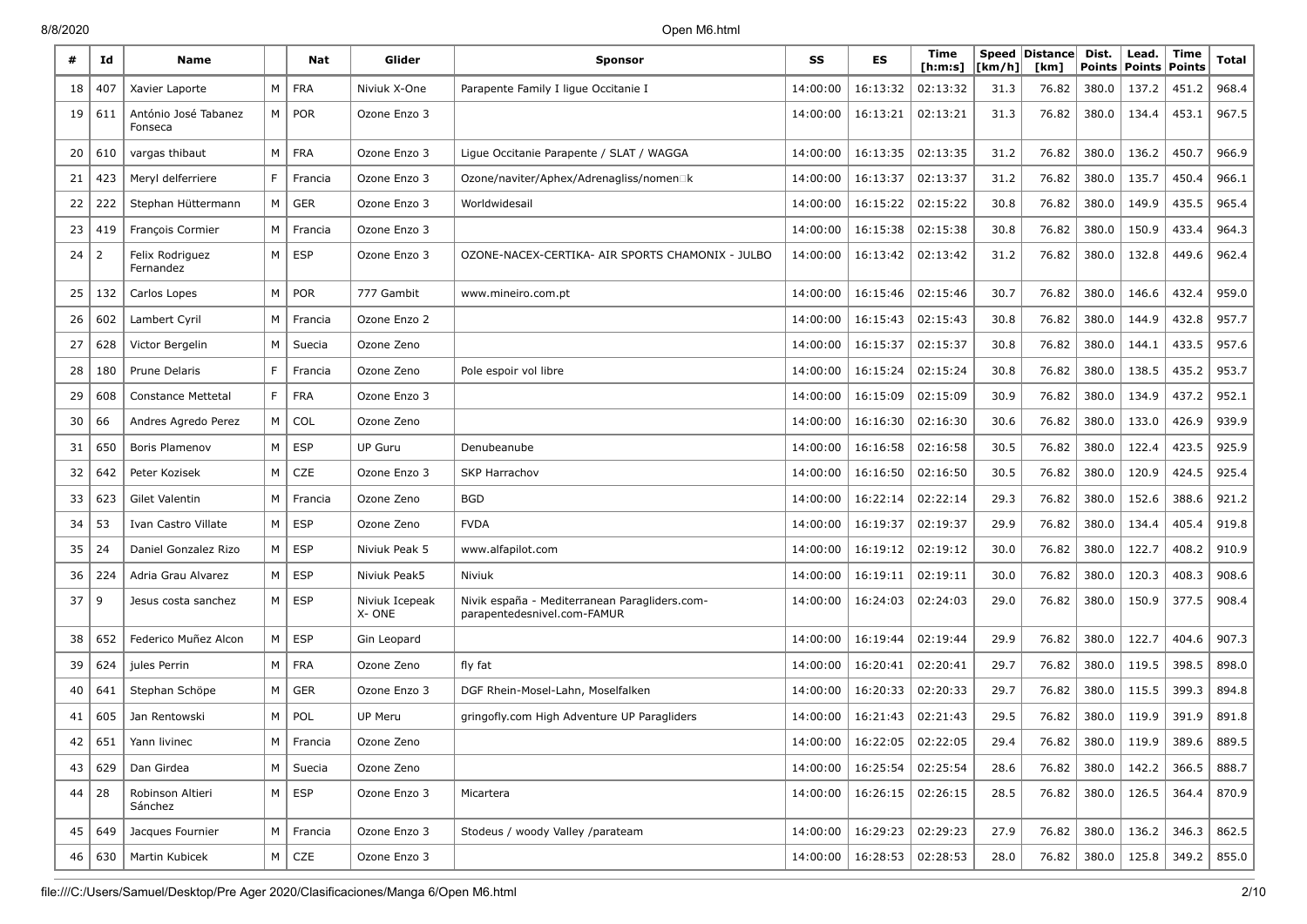| #           | Id     | <b>Name</b>                   |                | Nat           | Glider                  | <b>Sponsor</b>                         | SS       | ES                             | Time<br>[h:m:s] | [km/h] | Speed Distance<br>[km] | Dist.<br><b>Points</b> | Lead.<br><b>Points</b> | <b>Time</b><br><b>Points</b> | Total |
|-------------|--------|-------------------------------|----------------|---------------|-------------------------|----------------------------------------|----------|--------------------------------|-----------------|--------|------------------------|------------------------|------------------------|------------------------------|-------|
| 47          | 86     | Gorka Uribe Aldekoa           | M              | <b>ESP</b>    | Ozone Mantra 7          | EAKF O FEDERACIÓN VASCA                | 14:00:00 | 16:27:07                       | 02:27:07        | 28.4   | 76.82                  | 380.0                  | 107.0                  | 359.3                        | 846.3 |
| 48          | 625    | Pawel Bedynski                | M <sub>1</sub> | Polonia       | Ozone Zeno              |                                        | 14:00:00 | 16:30:31                       | 02:30:31        | 27.7   | 76.82                  | 380.0                  | 119.4                  | 339.9                        | 839.3 |
| 49          | 25     | David Villarta                | M              | ESP           | Ozone Enzo 3            | VILLARTA Family,                       | 14:00:00 | 16:31:00                       | 02:31:00        | 27.6   | 76.82                  | 380.0                  | 116.3                  | 337.2                        | 833.5 |
| 50          | 38     | Juanma Garcia<br>Guerrero     |                | $M \vert$ ESP | Mac Para Magus          | Aire y vuelo                           | 14:00:00 | 16:31:07                       | 02:31:07        | 27.6   | 76.82                  | 380.0                  | 106.7                  | 336.6                        | 823.3 |
| 51          | 613    | Frédéric Juvaux               | M              | Francia       | Ozone Enzo 3            | https://opencamp.fr                    | 14:00:00 | 16:32:31                       | 02:32:31        | 27.4   | 76.82                  | 380.0                  | 108.6                  | 328.8                        | 817.4 |
| 52          | 647    | Horst Gresch                  | M              | <b>GER</b>    | Ozone Enzo 3            |                                        | 14:00:00 | 16:34:12                       | 02:34:12        | 27.1   | 76.82                  | 380.0                  | 108.8                  | 319.6                        | 808.4 |
| 53          | 48     | Rodolfo Pérez Leunda          | M              | ESP           | Ozone Zeno              | Fed Vasca Deportes Aereos              | 14:00:00 | 16:40:26                       | 02:40:26        | 26.0   | 76.82                  | 380.0                  | 89.9                   | 286.5                        | 756.4 |
| 54          | 400    | Claude LE MELLEC              |                | M   Francia   | Ozone Zeno              |                                        | 14:00:00 | 16:45:20                       | 02:45:20        | 25.2   | 76.82                  | 380.0                  | 113.4                  | 261.4                        | 754.8 |
| 55          | 138    | Arthur Moindrot               | M              | <b>FRA</b>    | Ozone Enzo 3            | Pole espoir vol libre, Kortel Design   | 14:00:00 | 16:49:24                       | 02:49:24        | 24.6   | 76.82                  | 380.0                  | 131.0                  | 241.0                        | 752.0 |
| 56          | 79     | Antonio Ramos Moyano          | M              | <b>ESP</b>    | Gin Puma                | T.royo arilla, tenapark, iparapente    | 14:00:00 | 16:43:58                       | 02:43:58        | 25.5   | 76.82                  | 380.0                  | 103.0                  | 268.4                        | 751.4 |
| 56          | 614    | Florin Iftinca                | M              | Rumania       | Ozone Mantra 7          |                                        | 14:00:00 | 16:44:30                       | 02:44:30        | 25.4   | 76.82                  | 380.0                  | 105.8                  | 265.6                        | 751.4 |
| 58          | 51     | Virgilio Ortiz Martín         | M              | ESP           | Ozone Zeno              | Vinos Fortis Montaraz                  | 14:00:00 | 16:44:48                       | 02:44:48        | 25.3   | 76.82                  | 380.0                  | 92.0                   | 264.1                        | 736.1 |
| 59          | 410    | Nando Silla Martínez          | M I            | ESP           | <b>UP Meru</b>          | fdacv.com, appifly.org                 | 14:00:00 | 16:49:33                       | 02:49:33        | 24.6   | 76.82                  | 380.0                  | 72.2                   | 240.3                        | 692.5 |
| 60          | 717    | Sergio Sanchez Plaza          | M              | <b>ESP</b>    | Niviuk Artik 5          |                                        | 14:00:00 | 16:53:04                       | 02:53:04        | 24.1   | 76.82                  | 380.0                  | 69.1                   | 223.0                        | 672.1 |
| 61          | 259    | Matthias Kothe                | M              | <b>GER</b>    | Ozone Enzo 3            | Nordeutsche Gleitschirmschule   KOMAT  | 14:00:00 | 17:13:05                       | 03:13:05        | 21.6   | 76.82                  | 380.0                  | 42.7                   | 128.7                        | 551.4 |
| 62          | 126    | <b>Mettetal Simon</b>         | M              | <b>FRA</b>    | Niviuk X-one            | Niviuk windsraiders Parastick          | 14:00:00 |                                |                 |        | 74.99                  | 371.0                  | 162.0                  |                              | 533.0 |
| 63          | 26     | Oriol Cervelló Nogués         | M              | <b>ESP</b>    | Ozone Zeno              | Munich Life University                 | 14:00:00 | 16:19:59                       | 02:19:59        | 29.8   | 75.67                  | 374.4                  | 122.7                  |                              | 497.1 |
| 64          | 15     | Luis Martinez Iturbe          | M              | ESP           | Ozone Enzo 3            |                                        | 14:00:00 |                                |                 |        | 70.06                  | 346.6                  | 102.6                  |                              | 449.2 |
| 65          | 49     | Daniel MArtinez Alarcon       | M              | ESP           | Skywalk<br>Cayenne 6    |                                        | 14:00:00 |                                |                 |        | 70.35                  | 348.0                  | 84.2                   |                              | 432.2 |
| 66          | 302    | Kalin Kostadinov              | M              | <b>BUL</b>    | Niviuk Artik 5          | SlyNomad Bulgaria, GreenPeace Bulgaria | 14:00:00 | 16:55:28                       | 02:55:28        | 23.8   | 75.76                  | 374.8                  | 49.1                   |                              | 423.9 |
| 67          | 31     | Paco Navarro González         | M <sub>1</sub> | ESP           | Mac Para Magus          | www.aireyvuelo.com                     | 14:00:00 |                                |                 |        | 70.37                  | 348.2                  | 61.9                   |                              | 410.1 |
| 68          | 88     | Gabriel Cañada<br>Estébanez   | M              | ESP           | Windtech Duster         | Windtech Paragliders                   | 14:00:00 | 17:41:53                       | 03:41:53        | 18.8   | 76.82                  | 380.0                  | 21.4                   | 1.7                          | 403.1 |
| 69          | 635    | Tim Roche                     | M              | Francia       | Niviuk Peak 5           |                                        | 14:00:00 |                                |                 |        | 65.49                  | 324.0                  | 67.6                   |                              | 391.6 |
| 70          | 44     | Sergi Ballester Pi            | M              | <b>ESP</b>    | Niviuk Peak 5           |                                        | 14:00:00 |                                |                 |        | 69.02                  | 341.5                  | 44.3                   |                              | 385.8 |
|             |        | 71   178   Eva Vinuesa Prieto | F              | ESP           | Ozone Rush 5            |                                        |          | 14:00:00   17:42:37   03:42:37 |                 | 18.8   | 76.82                  | 380.0                  | 4.4                    |                              | 384.4 |
|             |        | 72   174   Silvio Zugarini    |                | $M$   ITA     | Skvwalk<br>Cayenne 6    |                                        | 14:00:00 | 17:53:39 03:53:39              |                 | 17.9   | 76.82                  | 380.0                  | 1.3                    |                              | 381.3 |
|             | 73 156 | Albert Pol Font               |                | $M \vert$ ESP | Niviuk Ikuma            |                                        | 14:00:00 | $18:02:11$ 04:02:11            |                 | 17.2   | 76.82                  | 380.0                  |                        |                              | 380.0 |
| $74 \mid 3$ |        | Miguel Diaz Ruiz              |                | $M \vert$ ESP | Niviuk Icepeak<br>X-ONE | Niviuk                                 | 14:00:00 |                                |                 |        |                        | $63.91$ 316.2          | 63.5                   |                              | 379.7 |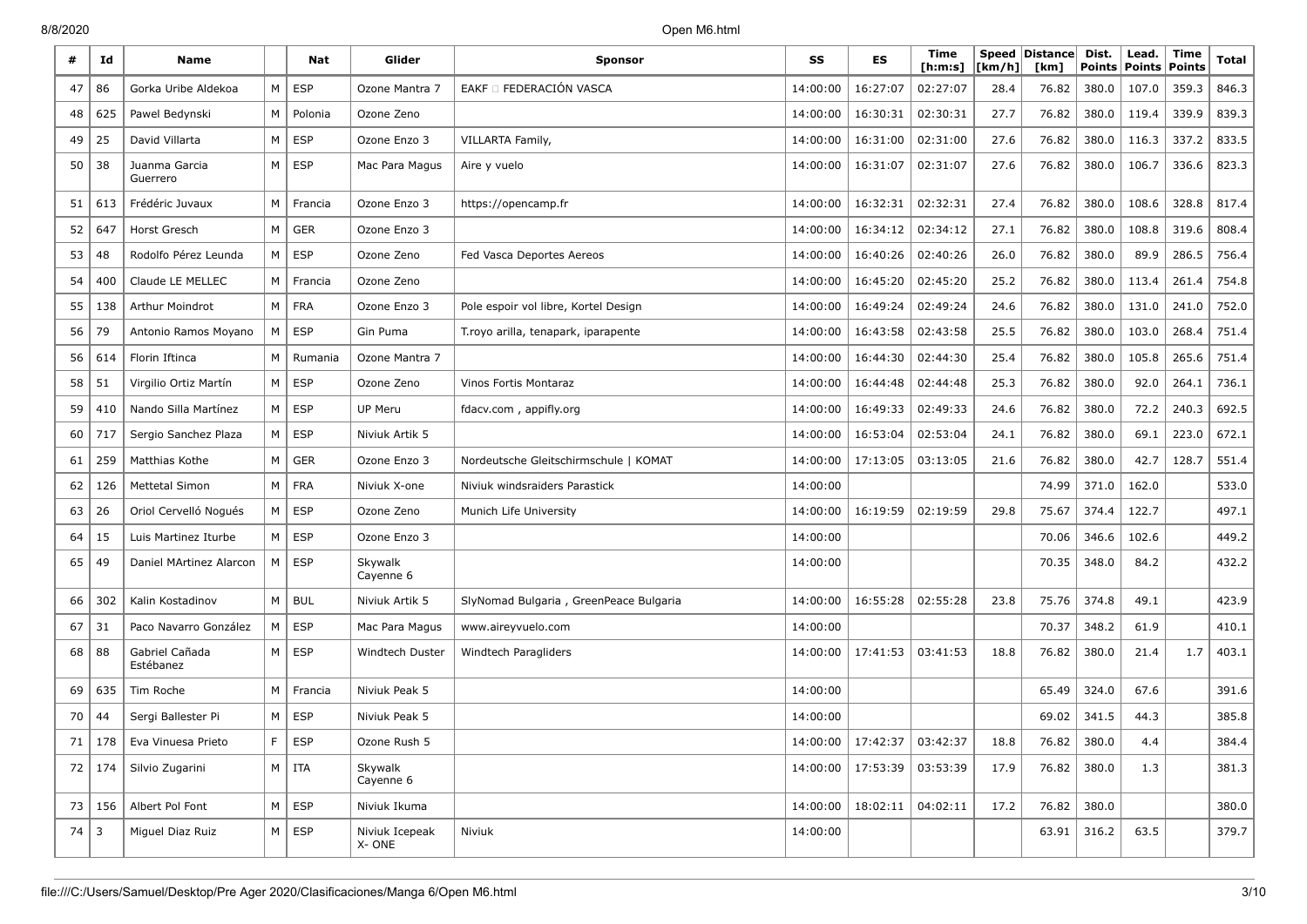| #  | Id        | <b>Name</b>                     |                | Nat           | Glider                    | <b>Sponsor</b>                                          | SS       | <b>ES</b> | Time<br>[ <b>h</b> : <b>m</b> : <b>s</b> ] | [km/h] | Speed Distance<br>[km] | Dist.<br><b>Points</b> | Lead.<br><b>Points Points</b> | <b>Time</b> | <b>Total</b> |
|----|-----------|---------------------------------|----------------|---------------|---------------------------|---------------------------------------------------------|----------|-----------|--------------------------------------------|--------|------------------------|------------------------|-------------------------------|-------------|--------------|
| 75 | -1        | Francisco Javier Reina<br>Lagos | M <sub>1</sub> | ESP           | Niviuk Icepeak X<br>- One | Niviuk                                                  | 14:00:00 |           |                                            |        | 63.91                  | 316.2                  | 62.2                          |             | 378.4        |
| 76 | 97        | Vallés Milla Pere               | M <sub>1</sub> | ESP           | UP Meru                   |                                                         | 14:00:00 |           |                                            |        | 63.78                  | 315.6                  | 44.3                          |             | 359.9        |
| 77 | 158       | Nicolas DINH                    |                | $M$   FRA     | Ozone Zeno                | Equipe de lique Occitanie)   Alixa                      | 14:00:00 |           |                                            |        | 52.19                  | 258.2                  |                               |             | 258.2        |
| 78 | 220       | Jose Tomas Ramirez<br>Muñoz     |                | $M \vert$ ESP | Macpara Eden 7            |                                                         | 14:00:00 |           |                                            |        | 50.02                  | 247.5                  |                               |             | 247.5        |
| 79 | 638       | Ricardo Mota Leite              |                | $M$ Portugal  | Ozone Mantra 6            | AbouaAboua                                              | 14:00:00 |           |                                            |        | 50.01                  | 247.4                  |                               |             | 247.4        |
| 80 | -7        | Sergi Claret Estupinya          |                | $M \vert$ ESP | Gin Boomerang<br>11       |                                                         | 14:00:00 |           |                                            |        | 49.93                  | 247.0                  |                               |             | 247.0        |
| 81 | 145       | Adrien RAISSON                  | M              | FRA           | Ozone Enzo 3              | Pôle Espoir Font Romeu / Darentasia / Neo               | 14:00:00 |           |                                            |        | 49.05                  | 242.7                  |                               |             | 242.7        |
| 82 | 17        | Xavier Berneda                  | M              | ESP           | Ozone Enzo 3              | MunichSports.com - Parashop.es - FlyFox - DuuoShoes.com | 14:00:00 |           |                                            |        | 48.92                  | 242.0                  |                               |             | 242.0        |
| 83 | 74        | Lorenzo nadali                  |                | $M$   ITA     | Gin Boomerang<br>11       | scientific team                                         | 14:00:00 |           |                                            |        | 48.38                  | 239.3                  |                               |             | 239.3        |
| 84 | 185       | Miki ventaja diaz               |                | $M \vert$ ESP | NIviuk Icepeak<br>X-one   |                                                         | 14:00:00 |           |                                            |        | 48.05                  | 237.7                  |                               |             | 237.7        |
| 85 | 601       | Jules Croibier                  | M              | FRA           | Ozone Enzo 3              |                                                         | 14:00:00 |           |                                            |        | 47.97                  | 237.3                  |                               |             | 237.3        |
| 86 | 632       | Rémi MONTGINOT                  | M              | Francia       | Ozone Enzo 3              | Ailes Beaujolaises - Danfoss                            | 14:00:00 |           |                                            |        | 47.93                  | 237.1                  |                               |             | 237.1        |
| 87 | 182       | Eusebio soares                  | M              | POR           | Enzo 3                    | 3ssolar                                                 | 14:00:00 |           |                                            |        | 47.80                  | 236.5                  |                               |             | 236.5        |
| 88 | 646       | Dawid Krajewski                 | M              | Polonia       | UP Summit XC 4            |                                                         | 14:00:00 |           |                                            |        | 47.49                  | 234.9                  |                               |             | 234.9        |
| 89 | 112       | Miguel<br>VILLARTA_MARTINEZ     | M <sub>1</sub> | ESP           | Skywalk<br>Cayenne 6      | FAMILIA VILLARTA                                        | 14:00:00 |           |                                            |        | 47.40                  | 234.5                  |                               |             | 234.5        |
| 90 | 600       | Marek Robel                     | M              | Polonia       | <b>UP Guru</b>            | www.diagmatic.pl, www.nextbank.ph                       | 14:00:00 |           |                                            |        | 47.23                  | 233.6                  |                               |             | 233.6        |
| 91 | 637       | ricardo raats                   | M              | <b>EST</b>    | Ozone Mantra 7            |                                                         | 14:00:00 |           |                                            |        | 47.17                  | 233.3                  |                               |             | 233.3        |
| 92 | 322       | Fermin Montaner<br>Morant       |                | $M \vert$ ESP | Nova Sector               | montaner.de                                             | 14:00:00 |           |                                            |        | 46.12                  | 228.2                  |                               |             | 228.2        |
| 93 | 619       | Simon Gartner                   | M              | FRA           | Flow Spectra              | Flow                                                    | 14:00:00 |           |                                            |        | 45.82                  | 226.7                  |                               |             | 226.7        |
| 94 | 326       | Juan Luis Morales<br>Gómez      |                | $M \vert$ ESP | Nova Sector               |                                                         | 14:00:00 |           |                                            |        | 45.10                  | 223.1                  |                               |             | 223.1        |
| 95 | 103       | Chechu Martinez Rojano          | M              | <b>ESP</b>    | Skywalk Spice             | RODEO STAR FGT                                          | 14:00:00 |           |                                            |        | 25.93                  | 128.3                  |                               |             | 128.3        |
| 96 | 653       | Francisco Angel<br>Hormigos Gil | M              | ESP           | Ozone Zeno                |                                                         | 14:00:00 |           |                                            |        | 25.70                  | 127.1                  |                               |             | 127.1        |
| 97 | 282       | David Zapata                    |                | $M \vert$ ESP | Ozone Swift               |                                                         | 14:00:00 |           |                                            |        | 24.90                  | 123.2                  |                               |             | 123.2        |
| 98 | 204       | Ana Maria Sancho<br>Frisuelos   | F              | ESP           | Dudek Airlight            | www.monteholiday.com                                    | 14:00:00 |           |                                            |        | 20.97                  | 103.7                  |                               |             | 103.7        |
| 99 | 266       | Fernando ACEITUNO               |                | $M \vert ESP$ | Niviuk Artik 5            |                                                         | 14:00:00 |           |                                            |        | 20.75                  | 102.7                  |                               |             | 102.7        |
|    | 100   306 | Gadi Wolff                      |                | $M \vert$ GER | <b>BGD Lynix</b>          |                                                         | 14:00:00 |           |                                            |        | 19.75                  | 97.7                   |                               |             | 97.7         |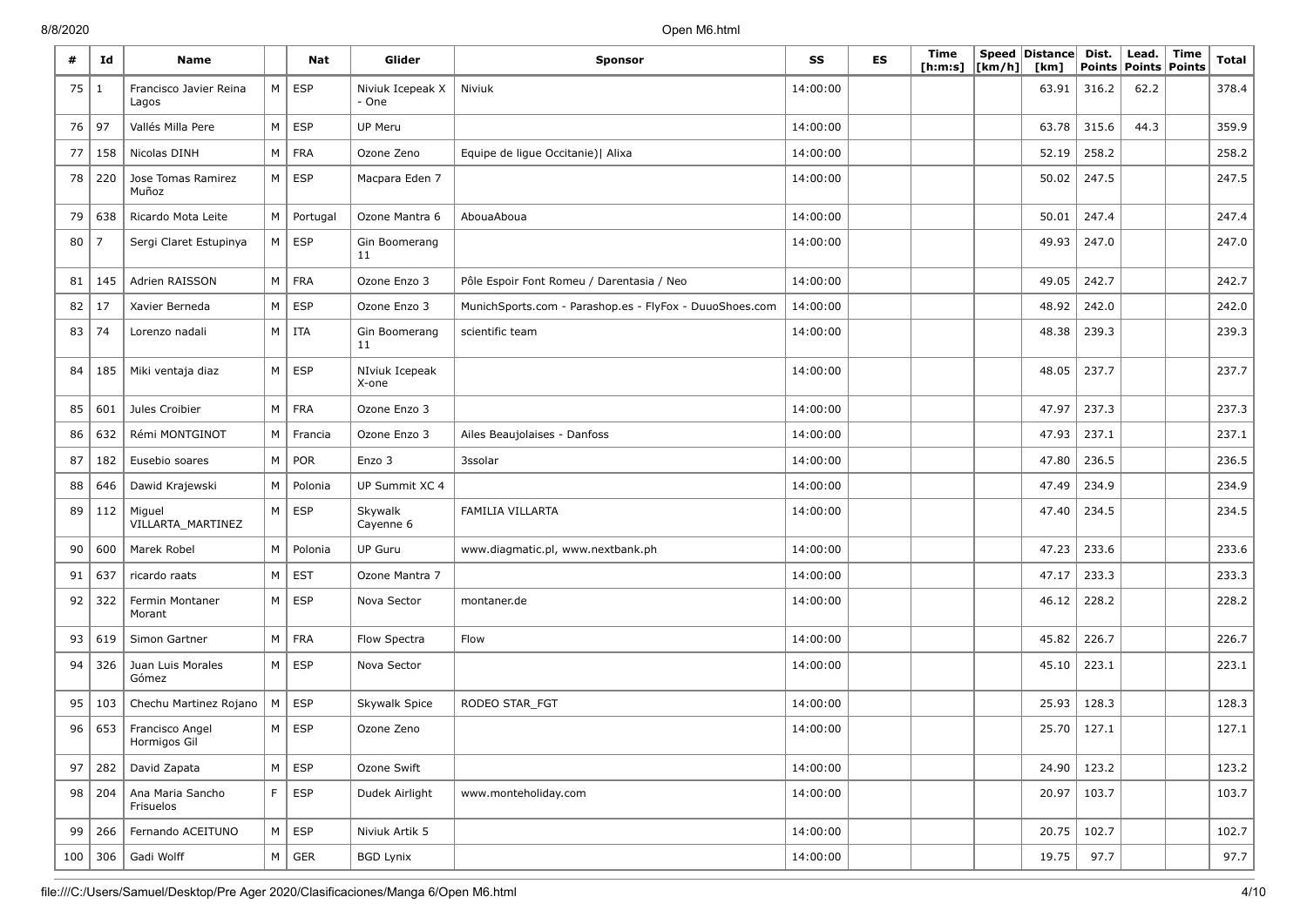| #   | Id  | Name                          |    | <b>Nat</b>     | Glider         | <b>Sponsor</b>                | SS       | <b>ES</b> | Time<br>[h:m:s] | $\lfloor \lfloor km/h \rfloor \rfloor$ | Speed Distance<br>[km] | Dist. | Lead. | Time<br>Points   Points   Points | Total |
|-----|-----|-------------------------------|----|----------------|----------------|-------------------------------|----------|-----------|-----------------|----------------------------------------|------------------------|-------|-------|----------------------------------|-------|
| 101 | 615 | Harriet Short                 | F  | Reino<br>Unido | Ozone Alpina 3 |                               | 14:00:00 |           |                 |                                        | 19.53                  | 96.6  |       |                                  | 96.6  |
| 102 | 214 | Dario Dandeu                  |    | M   Italia     | Ozone Enzo 3   | Fly-Air3                      | 14:00:00 |           |                 |                                        | 9.55                   | 47.3  |       |                                  | 47.3  |
| 103 | 81  | Cecilio Valenzuela<br>Requena |    | $M \vert$ ESP  | Up Guru        | De Nube a Nube                |          |           |                 |                                        | 4.00                   | 19.8  |       |                                  | 19.8  |
| 103 | 633 | Katarzyna Grajoszek           | F  | POL            | UP Mana        |                               |          |           |                 |                                        | 4.00                   | 19.8  |       |                                  | 19.8  |
| ABS | 603 | Lambert Sandy                 | F. | FRA            | Gin Leopard    |                               |          |           |                 |                                        |                        |       |       |                                  | 0.0   |
| ABS | 612 | Håkan Lindqvist               |    | M   Suecia     | Ozone Zeno     |                               |          |           |                 |                                        |                        |       |       |                                  | 0.0   |
| ABS | 94  | Nani Pons                     |    | $M \vert$ ESP  | Niviuk Artik 5 |                               |          |           |                 |                                        |                        |       |       |                                  | 0.0   |
| ABS | 317 | Miguel Angel Pifarré<br>Boix  |    | $M \vert$ ESP  | Ozone Zeno     | Ager Aventura't               |          |           |                 |                                        |                        |       |       |                                  | 0.0   |
| ABS | 19  | Salvador RIPOLL DÍAZ          |    | $M \vert$ ESP  | Niviuk X-one   | Parapente Murcia Costa Calida |          |           |                 |                                        |                        |       |       |                                  | 0.0   |
| ABS | 21  | Mario Arque Domingo           |    | $M \vert ESP$  | Macpara Magus  | revista Parapente / Perfils   |          |           |                 |                                        |                        |       |       |                                  | 0.0   |
| ABS | 115 | Jordi Roset Ilobet            |    | $M \vert$ ESP  | Ozone Alpina 3 |                               |          |           |                 |                                        |                        |       |       |                                  | 0.0   |

# **Task definition**

| <b>No</b>      | Leg Dist. | Id              | <b>Radius</b>      | Open  | Close | <b>Coordinates</b>         | <b>Altitude</b> |
|----------------|-----------|-----------------|--------------------|-------|-------|----------------------------|-----------------|
| 1              | $0.0$ km  | D <sub>01</sub> | $400 \text{ m}$    | 12:40 | 14:40 | Lat: 42.04635 Lon: 0.74601 | 1560 m          |
| 2 SS           | 5.6 km    | <b>B09</b>      | 2000 m             | 14:00 | 18:30 | Lat: 42.01348 Lon: 0.82603 | 572 m           |
| 3              | 13.2 km   | <b>B03</b>      | 1000 m             | 14:00 | 18:30 | Lat: 42.03198 Lon: 0.70173 | 1012 m          |
| $\overline{4}$ | 20.5 km   | <b>B10</b>      | $400 \text{ m}$    | 14:00 | 18:30 | Lat: 41.96645 Lon: 0.75677 | 826 m           |
| 5              | 40.2 km   | <b>B42</b>      | $3000 \; \text{m}$ | 14:00 | 18:30 | Lat: 42.15748 Lon: 0.81287 | 741 m           |
| 6              | 59.5 km   | <b>B28</b>      | 2000 m             | 14:00 | 18:30 | Lat: 42.1614 Lon: 1.09163  | 952 m           |
| $\overline{7}$ | 69.3 km   | A02             | 2000 m             | 14:00 | 18:30 | Lat: 42.14145 Lon: 0.93123 | 455 m           |
| 8 ES           | 75.2 km   | A06             | 2000 m             | 14:00 | 18:30 | Lat: 42.22223 Lon: 0.97437 | 506 m           |
| 9              | 76.8 km   | A06             | 400 m              | 14:00 | 18:30 | Lat: 42.22223 Lon: 0.97437 | 506 m           |

### **Notes**

| Id  | Name                      | Note    |
|-----|---------------------------|---------|
| 115 | Jordi Roset Ilobet        | Ausente |
| 19  | Salvador RIPOLL DÍAZ      | Ausente |
| 21  | Mario Argue Domingo       | Ausente |
| 317 | Miguel Angel Pifarré Boix | Ausente |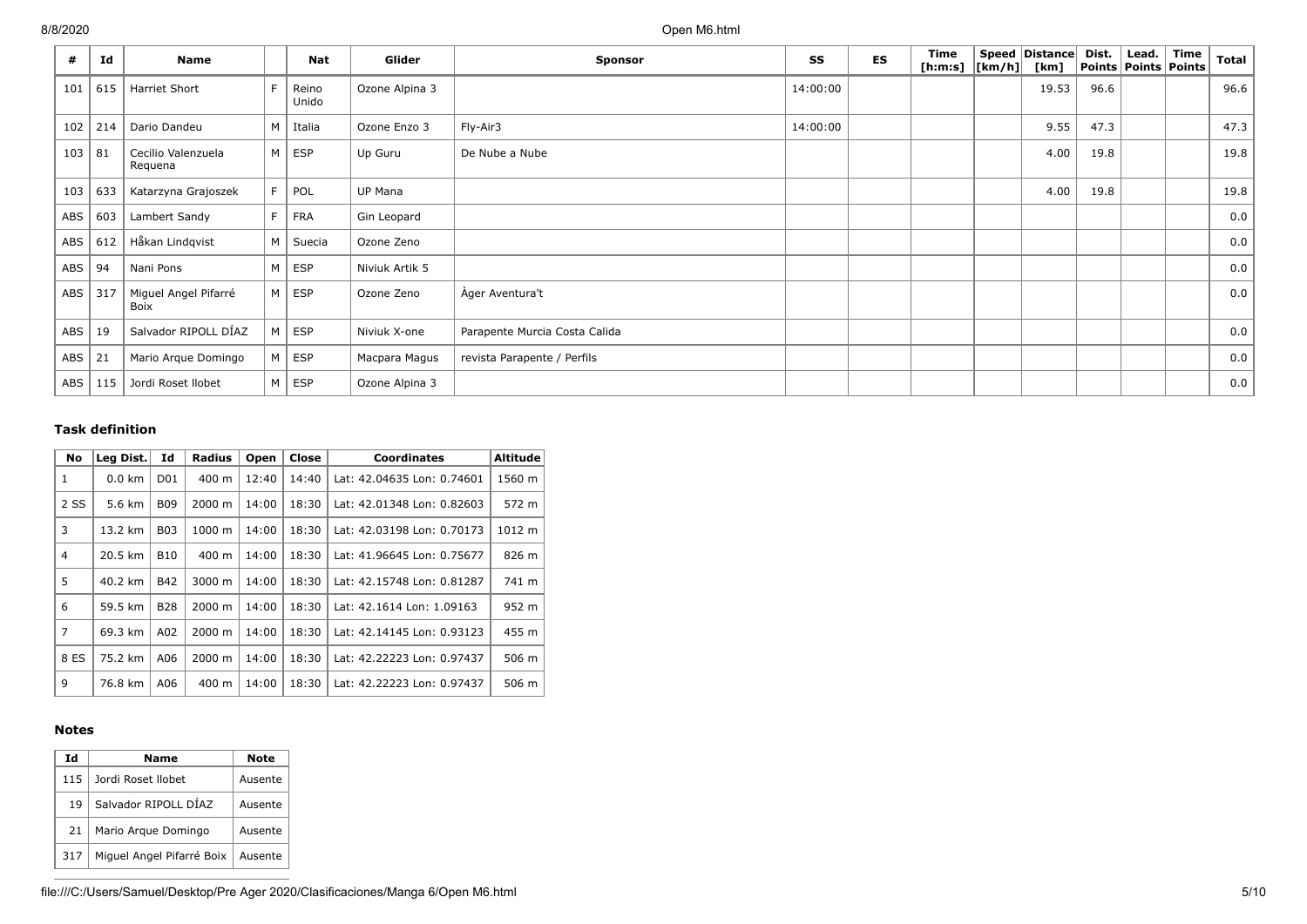| Ιd | Name                  | Note    |
|----|-----------------------|---------|
|    | 603   Lambert Sandy   | Ausente |
|    | 612   Håkan Lindqvist | Ausente |
| 94 | Nani Pons             | Ausente |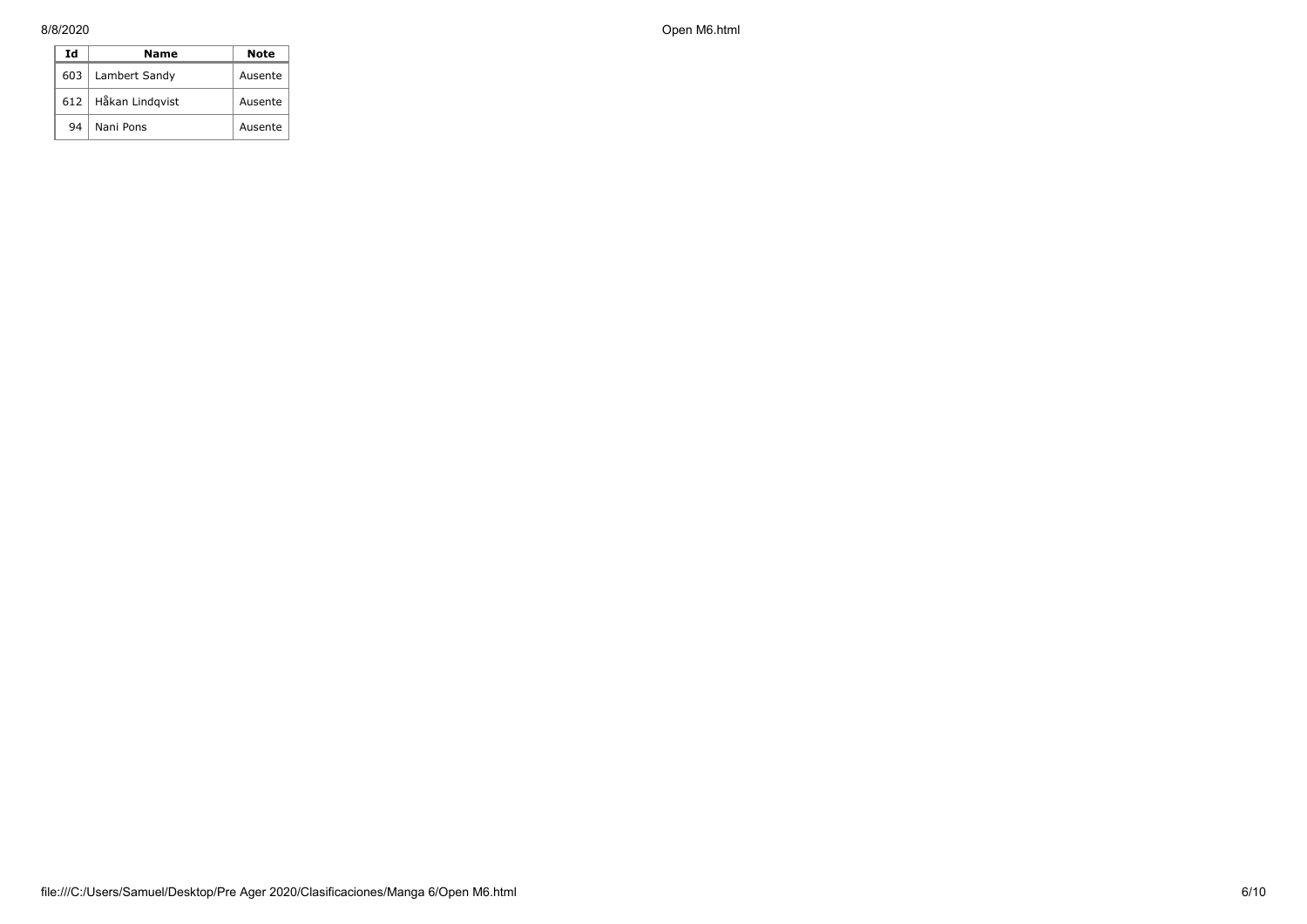**Pilots not yet processed (NYP)**

**Id Name**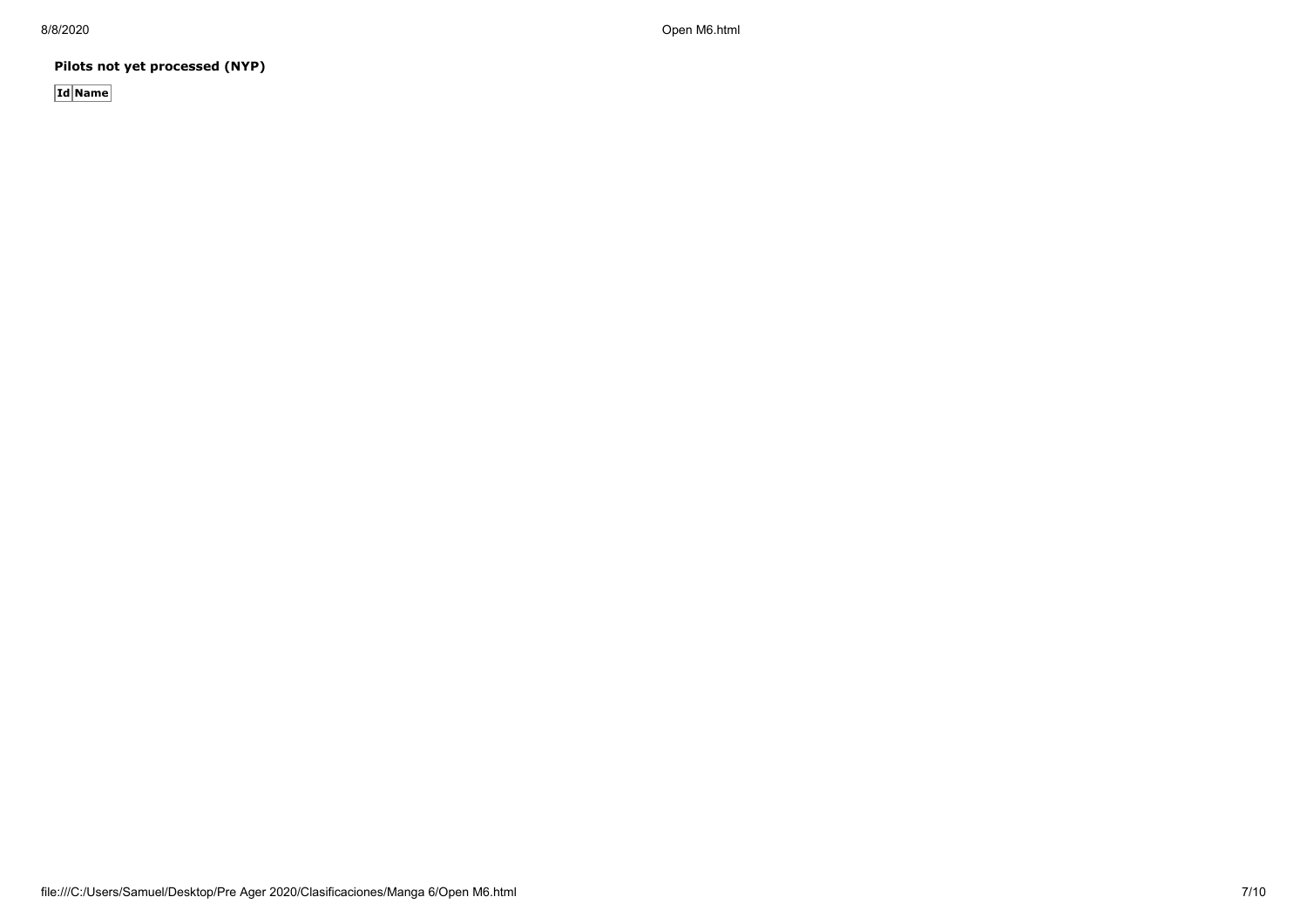## **Task statistics**

| param                           | value                     |
|---------------------------------|---------------------------|
| ss_distance                     | 69.574                    |
| task_distance                   | 76.818                    |
| launch_to_ess_distance          | 75.218                    |
| no_of_pilots_present            | 104                       |
| no_of_pilots_flying             | 104                       |
| no_of_pilots_lo                 | 39                        |
| no_of_pilots_reaching_nom_dist  | 94                        |
| no_of_pilots_reaching_es        | 67                        |
| no of pilots reaching goal      | 65                        |
| sum_flown_distance              | 6795.15700000001          |
| best_dist                       | 76.818                    |
| best_time                       | 2.2161                    |
| worst_time                      | 4.0364                    |
| qnh_setting                     | 1013.25                   |
| no_of_pilots_in_competition     | 111                       |
| no_of_pilots_landed_before_stop | 0                         |
| sum_dist_over_min               | 6382.19                   |
| sum_real_dist_over_min          | 6382.19                   |
| sum_flown_distances             | 6795.157                  |
| best_real_dist                  | 76.818                    |
| last_start_time                 | 2020-08-07T14:00:00+02:00 |
| first_start_time                | 2020-08-07T14:00:00+02:00 |
| first_finish_time               | 2020-08-07T16:12:58+02:00 |
| max_time_to_get_time_points     | 3.7048                    |
| goalratio                       | 0.625                     |
| arrival_weight                  | 0                         |
| departure_weight                | 0                         |
| leading_weight                  | 0.162                     |
| time_weight                     | 0.458                     |
| distance_weight                 | 0.38                      |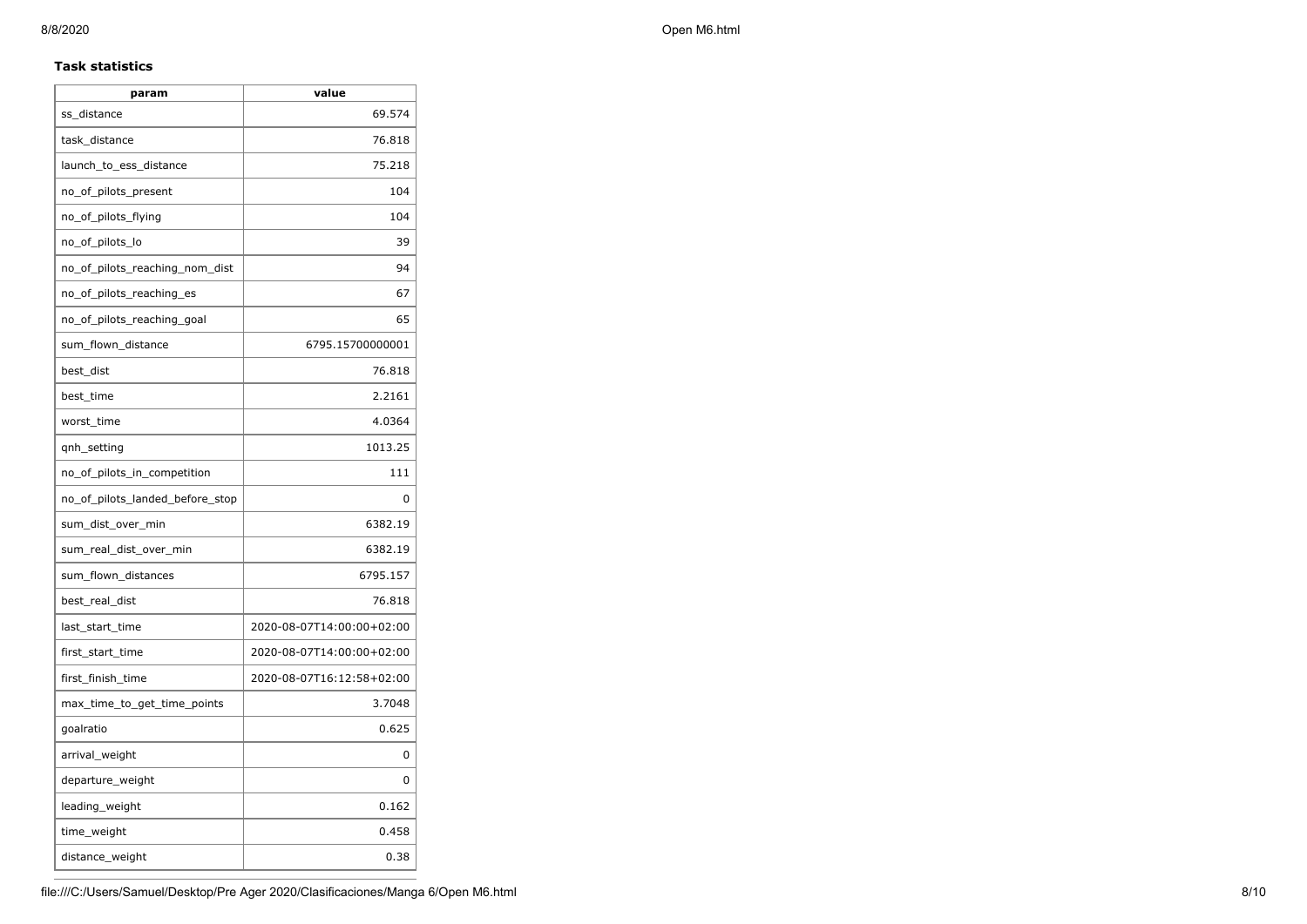| param                        | value        |
|------------------------------|--------------|
| smallest_leading_coefficient | 1.3437       |
| available_points_distance    | 380.0391     |
| available_points_time        | 457.9609     |
| available_points_departure   | 0            |
| available points leading     | 162          |
| available_points_arrival     | 0            |
| time_validity                | 1            |
| launch_validity              | 1            |
| distance_validity            | 1            |
| stop_validity                | $\mathbf{1}$ |
| day_quality                  | 1            |
| ftv_day_validity             | 0.9899       |
| time_points_stop_correction  | 0            |

## **Scoring formula settings**

| param                                        | value    |
|----------------------------------------------|----------|
| id                                           | GAP2020  |
| use_distance_points                          | 1        |
| use_time_points                              | 1        |
| use_departure_points                         | $\Omega$ |
| use_leading_points                           | 1        |
| use_arrival_position_points                  | 0        |
| use_arrival_time_points                      | 0        |
| time points if not in goal                   | $\Omega$ |
| jump_the_gun_factor                          | $\Omega$ |
| jump_the_gun_max                             | 0        |
| use 1000 points for max day quality          | $\Omega$ |
| normalize_1000_before_day_quality            | 0        |
| time_validity_based_on_pilot_with_speed_rank | 1        |
| bonus_gr                                     | 4        |
| no_pilots_in_goal_factor                     | 0.8      |
| task_stopped_factor                          | 0.7      |